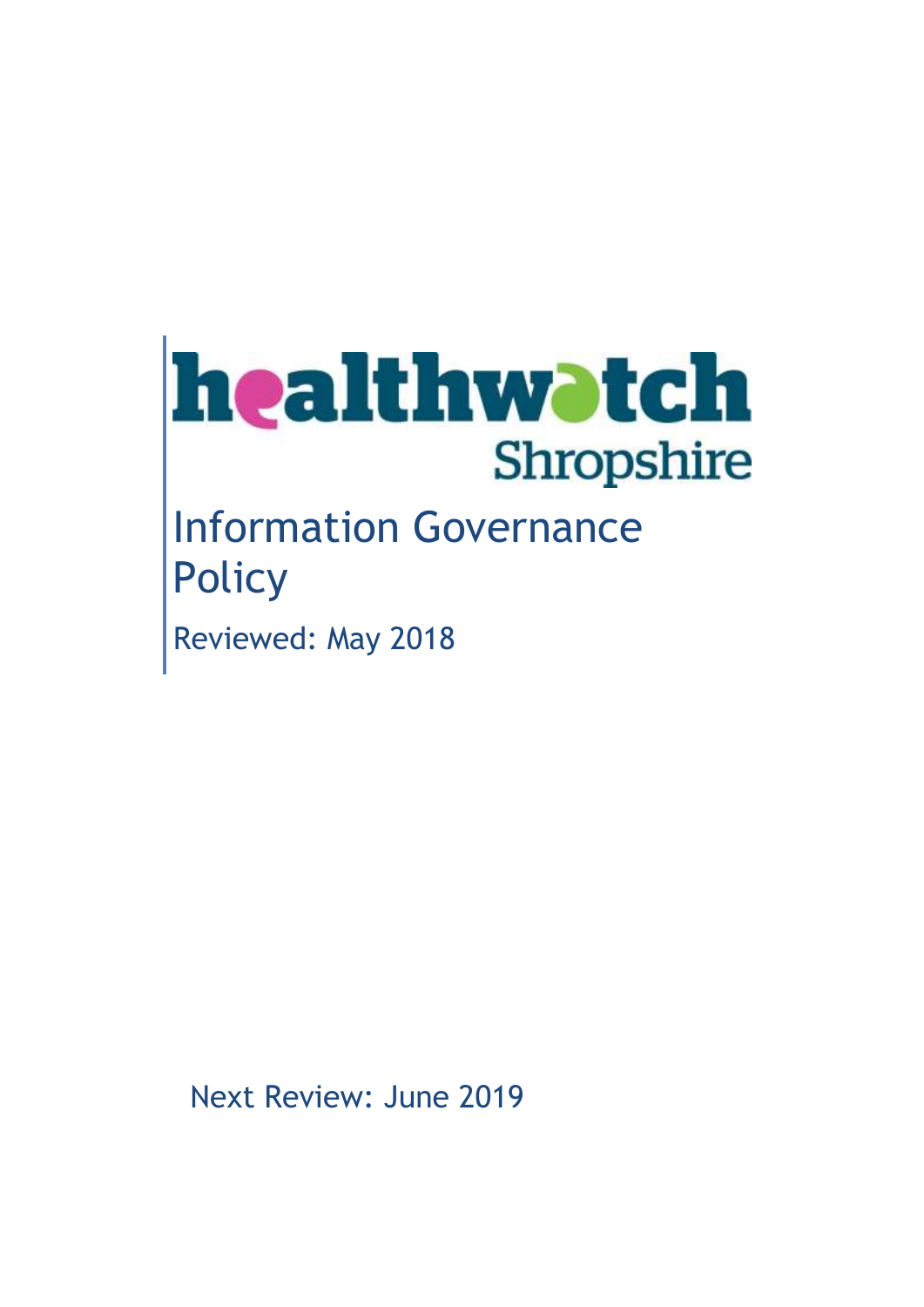

# Contents

| Heading                                       | Heading                                                  | Page Number    |
|-----------------------------------------------|----------------------------------------------------------|----------------|
| Number                                        |                                                          |                |
|                                               | <b>Data Protection Principles</b>                        | 2              |
| 2                                             | <b>Data Protection Impact Assessments</b>                | $\overline{2}$ |
| 3                                             | <b>Fair Processing</b>                                   | 3              |
| $\overline{\mathbf{4}}$                       | <b>Information Asset Register</b>                        | 3              |
| 5                                             | Conditions for Processing Any Personal Data              | 3              |
| 6                                             | <b>Conditions for Processing Sensitive Personal Data</b> | $\overline{4}$ |
| 7                                             | Rights of the Data Subject                               | 5              |
| 8                                             | <b>Exercising Individual rights</b>                      | 5              |
| $\overline{9}$                                | <b>Information Sharing Protocol</b>                      | 6              |
| 10                                            | Disclosing Data for other reasons                        | 8              |
| 11                                            | Corporate Data                                           | 8              |
| $\overline{12}$                               | <b>Information Security</b>                              | 8              |
| 13                                            | Disposal of personal information                         | 9              |
| $\overline{14}$                               | Making the Data Protection Policy known                  | $\overline{9}$ |
| 15                                            | <b>Data Protection Officer</b>                           | 10             |
| $\overline{16}$                               | <b>Notification of Breaches</b>                          | 11             |
| $\overline{17}$                               | Application and review                                   | 11             |
| Appendix 1                                    | Subject Access Request Form                              | 12             |
| Appendix 2                                    | <b>Fax Cover Sheet</b>                                   | 13             |
| Appendix 3                                    | Data Protection declaration                              | 14             |
| 17<br>Appendix 4<br>Photographic Consent Form |                                                          |                |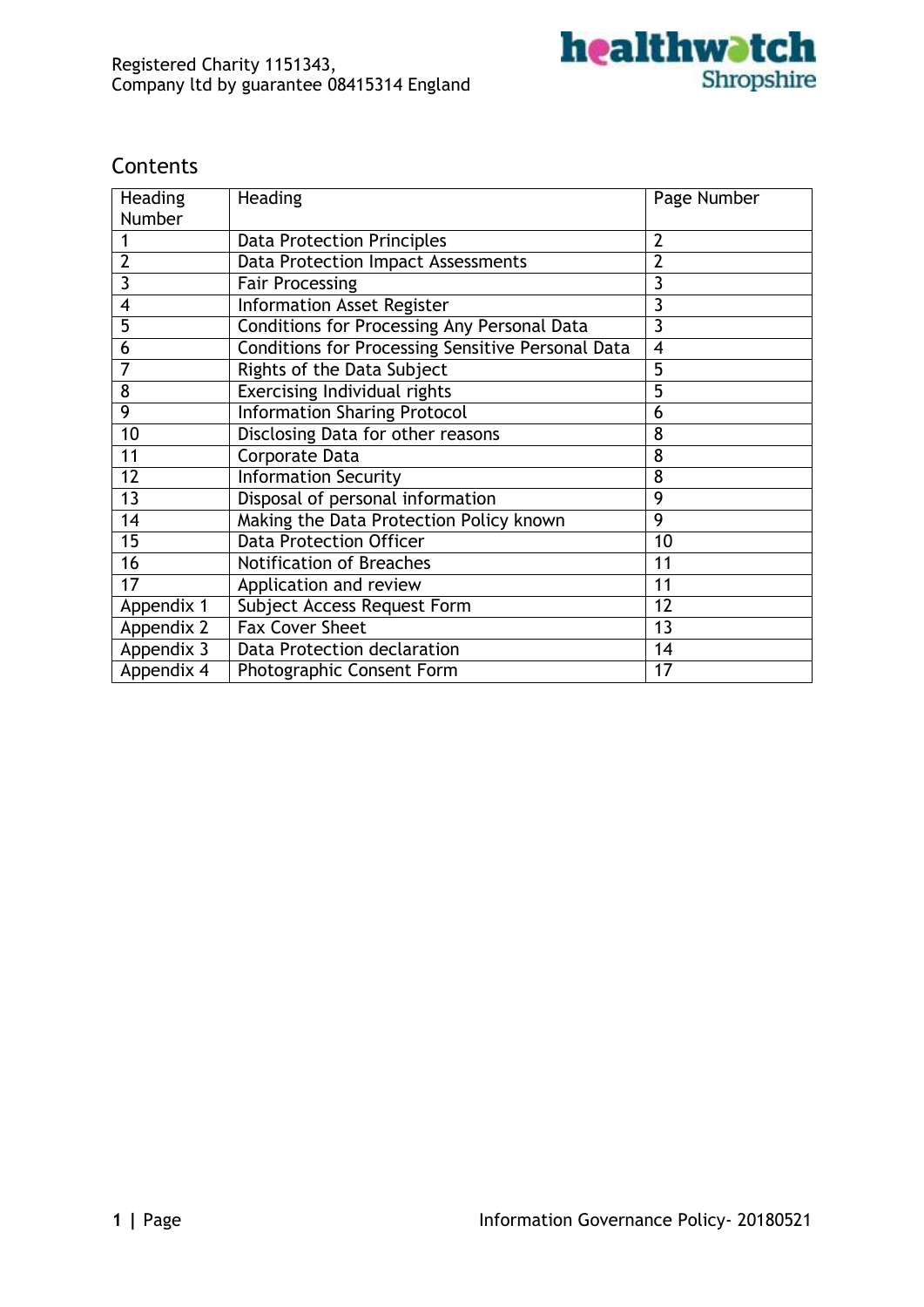

# 1. Data Protection Principles

Healthwatch Shropshire (HWS) individuals (employees, board members, volunteers, temporary staff, people on placements and contractors) accept their responsibilities to comply with the Data Protection Principles outlined in the Data Protection Act 1998 and the principles set out in the General Data Protection Regulation 2018 (GDPR). Henceforth 'HWS individuals' will be used to refer to the above list of people.

This policy also applies to contractors working for Healthwatch Shropshire. In this case Healthwatch Shropshire will be the Data Controller and the contractor will be the Data Processor.

Personal data is information relating to a living individual who can be identified either from that information on its own or from that and other information available to the Data Controller.

The principles are that data, either manual or computerised, which identifies an individual living person must be:

- processed lawfully, fairly and in a transparent manner
- collected for specified, explicit and legitimate purposes and not further processed in a manner that is incompatible with those purposes
- adequate, relevant and limited to what is necessary in relation to the purposes for which they are processed
- accurate and kept up to date
- kept in a form which permits identification of data subjects for no longer than is necessary for the purposes for which the personal data are processed
- only be processed in accordance with the rights of data subjects under the Act
- processed in a manner that ensures appropriate security of the personal data
- not be transferred outside the European Economic Area (with some exceptions)

HWS is registered on the Information Commissioners Officer (ICO) Register of Data Controllers. The Chief Officer and Information Officer will oversee compliance with current data protection regulations. All HWS individuals who process this data will be made aware of and comply with this Data Protection Policy.

HWS can be subject to penalties including fines of up to £17,000,000 and individuals can face sanctions including prosecution, for breaches of the Data Protection Act.

# 2. Data Protection Impact Assessments

A data protection impact assessment (DPIA) is a process to help identify and minimise the data protection risks of a project. A DPIA is required by the GDPR for certain listed types of processing, or any other processing that is likely to result in a high risk to individuals' interests. HWS will carry out DPIA's as required for new projects.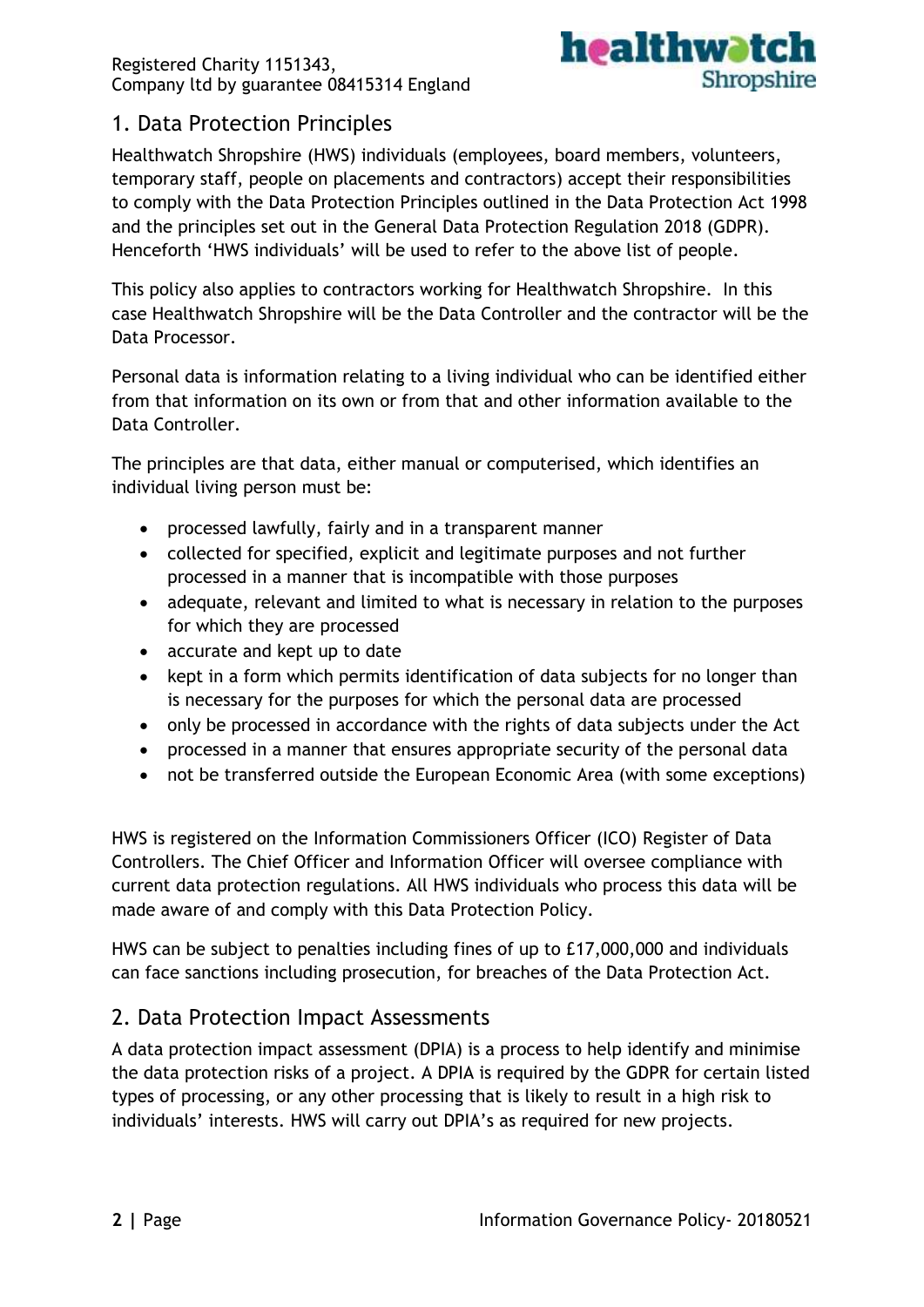

# 3. Fair Processing

Data subjects refers to any people whose personal data is stored by HWS. Personal data is stored subject to HWS's [Records Retention and Disposal Policy.](https://shropshire.healthwatch-wib.co.uk/node/1248)

HWS will ensure that the data subject will:

- not be deceived or misled
- know the purpose for which the data is intended
- know when HWS is the Data Controller
- know the identity of the Data Controller when HWS is the Data Processor
- know when the data is likely to be passed to a third party.

# 4. Information Asset Register

The [Information Asset Register](https://shropshire.healthwatch-wib.co.uk/node/1247) details all of the information we process that contains personal information. It is published on our website.

# 5. Conditions for Processing Any Personal Data

Processing of personal data is legitimate (Article 6, GDPR) if at least one of the following conditions applies:

- the data subject has given consent to the processing of his or her personal data for one or more specific purposes;
- processing is necessary for the performance of a contract to which the data subject is party or in order to take steps at the request of the data subject prior to entering into a contract;
- processing is necessary for compliance with a legal obligation to which the controller is subject;
- processing is necessary in order to protect the vital interests of the data subject or of another natural person;
- processing is necessary for the performance of a task carried out in the public interest or in the exercise of official authority vested in the controller;
- processing is necessary for the purposes of the legitimate interests pursued by the controller or by a third party, except where such interests are overridden by the interests or fundamental rights and freedoms of the data subject which require protection of personal data, in particular where the data subject is a child.

All personal information should be kept securely and should only be shared with and available to those who have a legitimate interest in knowing it and cannot by accident or design be accessed by others.

If consent is the legal basis for processing personal data informed consent must first be gained from the individual, or where appropriate, their legal guardian or person with power of attorney. Children 13 years old and over can give consent for processing personal information if they have a clear understanding of what will happen to their personal data and what rights they have.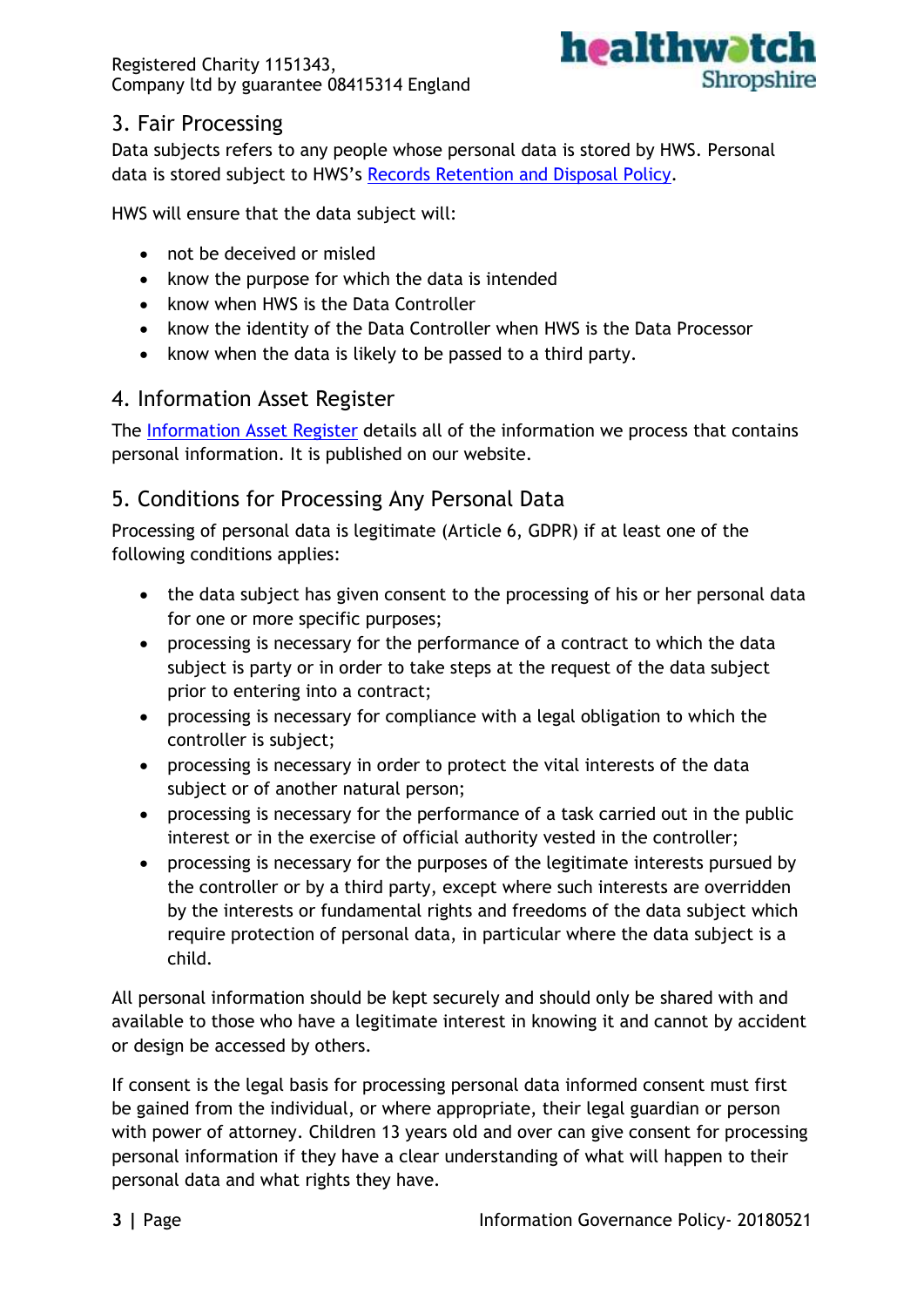

Consent must be:

- Freely given
- Specific
- Informed
- Unambiguous
- A positive opt-in and will not be inferred from silence, pre-ticked boxes or inactivity
- Separate from other terms and conditions
- Accompanied with simple ways for people to withdraw consent
- Verifiable

#### **Consent Clauses - Marketing and Electronic Commerce**

Data Protection Disclaimers

The following statements should appear on all marketing and electronic commerce documents (whether hard copy or electronic) with the appropriate wording being substituted for italics:

"Data Protection

Healthwatch Shropshire will use the information you provide on your [*booking form, order form, etc*] and additional information you may provide in the future, for [*insert purpose*]. We will not disclose this information to any other person or organisation except in connection with the above purpose."

The following opt in clause should also appear on the form/document:

"If you would like to receive information about other Healthwatch Shropshire events, publications or services that we think may be of interest to you, please tick this box [ ]."

#### **Consent Clauses - Photos or recordings at events**

When wanting to take photos, video or audio recordings at events, ensure you obtain written consent from anybody included using the HWS Photo & Recordings Consent Form (Appendix 4). Also ensure that nobody else is included from whom consent has not been sought e.g. other people in the background of a photo.

# 6. Conditions for Processing Sensitive Personal Data

Sensitive personal data is defined as information held about an individual which contains both personal and sensitive information. There are seven types of information detailed in the GDPR that are classified as sensitive. There are:

- Racial or ethnic origin
- Political opinions or beliefs
- Religious or philosophical beliefs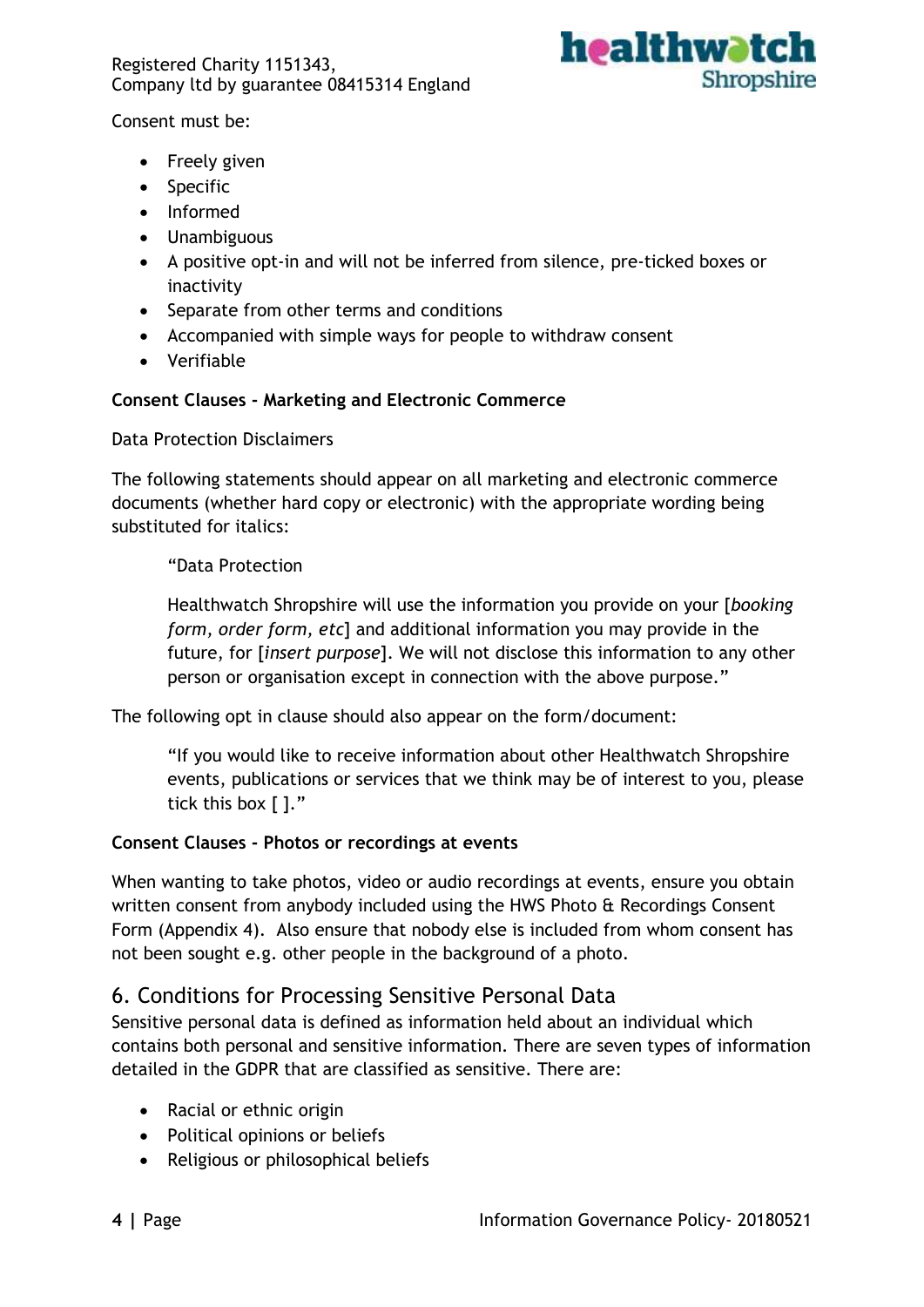

- Membership of a trade union
- Genetic or biometric data
- Health data
- Sexuality
- Criminal proceedings or convictions

The conditions under which HWS processes sensitive personal data are set out in the Information Asset Register. [LINK]

In order to share sensitive data explicit consent must be obtained from the individual, or where appropriate, their legal guardian. This means that the individual has been provided with detailed information to enable them to give an unambiguous expression of agreement. A signed consent form should evidence this.

# 7. Rights of the Data Subject

HWS has a duty to ensure that data subjects are aware of the information that is being collected and recorded about them and the reasons for doing so, including statistical/analytical purposes.

The GDPR provides the following rights for individuals:

- The right to be informed
- The right of access
- The right to rectification
- The right to erasure
- The right to restrict processing
- The right to data portability
- The right to object
- Rights in relation to automated decision making and profiling.

HWS has a duty to ensure that individuals understand how to exercise their rights.

## 8. Exercising individual rights

If an individual would like to exercise a right under the GDPR they can do so by contacting the HWS Information Officer. All requests must be made in writing. By law a copy of the information must be provided within one month of receipt of the request unless the request is deemed manifestly unfounded or excessive with such cases being considered by the Chief Officer. If a request is refused, we will tell the applicant why and that they have the right to complain to the supervisory authority and to a judicial remedy. We will do this without undue delay and at the latest, within one month. To assist the process of exercising Data Subject rights a Personal Information access form is attached (Appendix 1).

All requests for access to personal data should be passed to the Information Officer. When an individual makes a request, HWS will tell them whether personal data about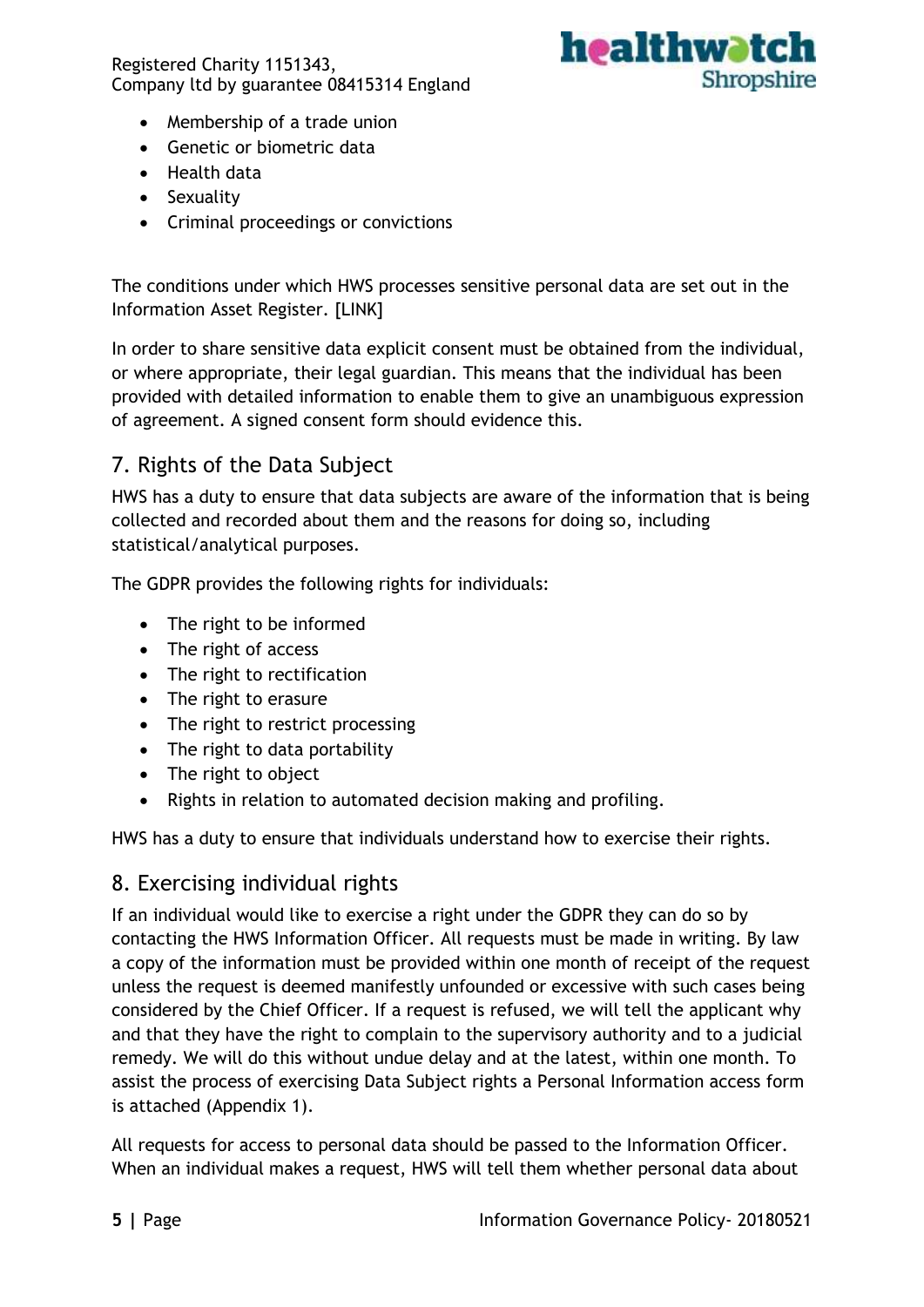

them is being processed by, or on behalf of, HWS. If it is, HWS will give the Data Subject a description of:

- the personal data of which that individual is the Data Subject
- the purposes for which the data is being or is to be processed, and
- the recipients or classes of recipients to whom it is or may be disclosed.

HWS will also inform the Data Subject about:

- the content of the personal data, and
- any information available to HWS as to the source of the data.

When a Data Subject makes a request HWS will ask for reasonable information in order to check the identity of the person making the request and locate the information the person seeks.

If HWS cannot comply with the request without disclosing information relating to another individual who can be identified from that information, it will not comply unless:

- the other individual has consented to the disclosure, or
- it is reasonable in all the circumstances to comply with the request without consent.

## 9. Information Sharing Protocol

All partnership work with statutory authorities that involves access to personal or sensitive data should be covered by an appropriate Information sharing protocol and relevant information sharing arrangements. These should be an integral part of any funding/contractual process. This should provide an 'overarching framework' that enables HWS with its statutory partner organisations to use well established, comprehensive, transparent, and where appropriate, consensual information sharing systems and processes that place the individual at the centre of how their information is processed in the line with their data subject rights.

The Information Sharing Protocol will include detail as to when it may be necessary to share information with statutory partners without the client's agreement, for example where the "client" is at risk of harm or of harming someone else.

The following general values will be applicable to information sharing:

- Every proposal to share client identifiable information between partner organisations must have a defined and justifiable purpose.
- Any shared client identifiable information must be accurate and objective and minimum information required for the stated purpose.
- Access to client identifiable information will be restricted to a 'need to know' basis.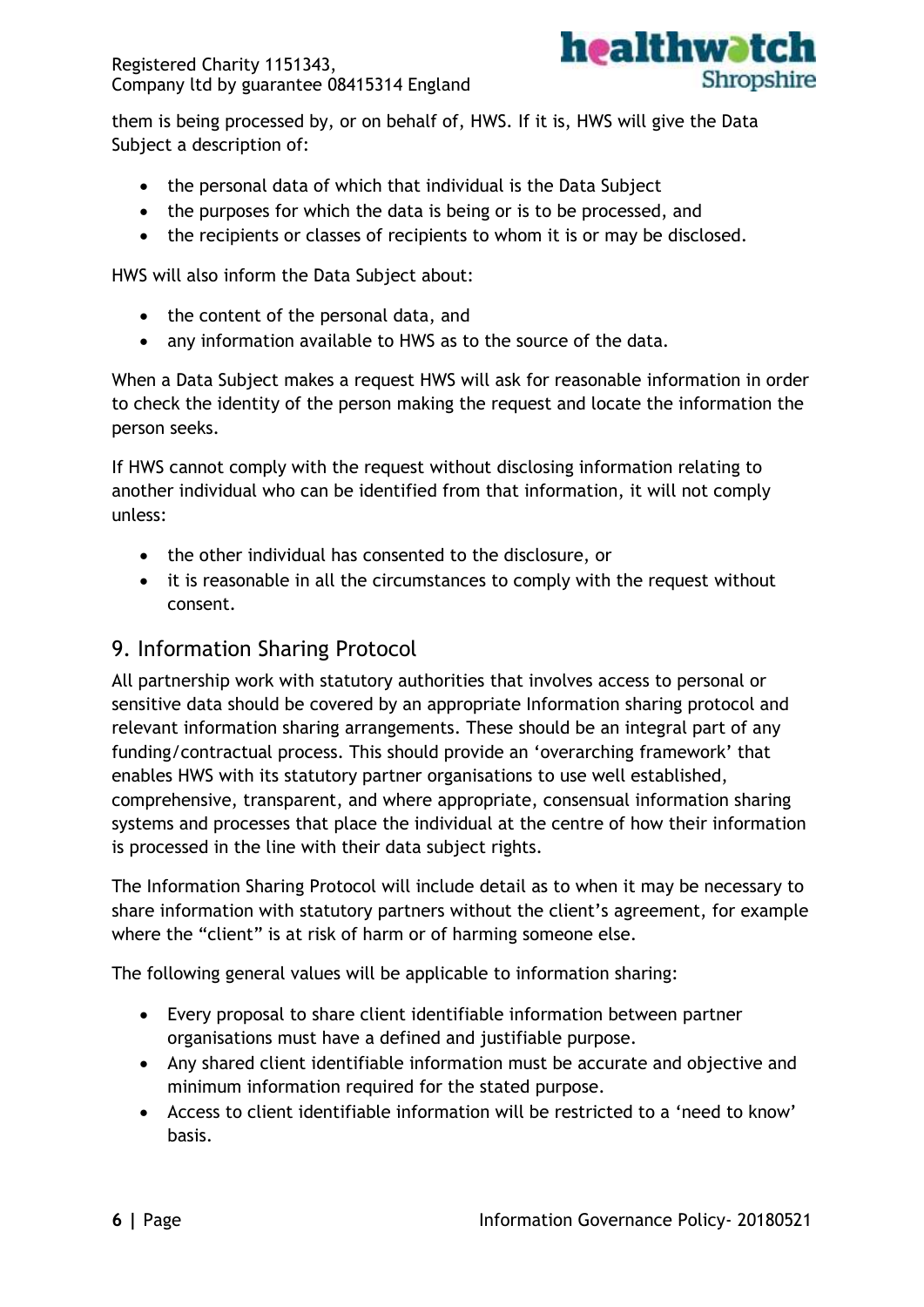

- Those accessing client identifiable information will be made aware of their responsibilities in relation to its handling.
- The procedures and systems for the sharing of data will be subject to an ongoing review.

#### **Telephone calls**

When contacting an individual by telephone it is important to verify you are speaking to the individual, or, where applicable, their responsible guardian or person holding power of attorney. Personal data should not be given out to other members of the household.

If someone other than the individual answers the phone:

- State your name and that you are calling from HWS,
- Do not leave a message which could reveal any confidential information,
- Offer to ring back at a more convenient time.

#### **E-Mails**

E-mail accounts will be set up with a disclaimer clause to be inserted at the end of all outgoing e-mails stating that the information transmitted is confidential and intended for the recipient only. If the person receiving the e-mail is not the intended recipient it will ask them not to use, review, distribute, disclose, alter, print, copy, transmit or rely on the e-mail and any file transmitted with it.

Personal data should not be sent by email to non-HWS email accounts unless essential because this is not a guaranteed secure method of transfer of information.

Where there is a need to use email:

- Only the minimum necessary information should be sent
- Information should only be sent to recipients who have a "need to know"; checks should be made that information is being sent to the correct person.
- Ensure that any word documents are saved in pdf format to prevent alteration.

#### **Letters**

When sending a letter containing personal data, HWS will write Addressee Only on the envelope.

#### **Faxing**

Fax machines should only be used to transfer personal data when absolutely necessary. Ensure that it is checked by phone before sending that the correct fax number is used and that the recipient is aware a fax will be arriving. The fax cover sheet should be used (Appendix 2) which states that the fax is confidential and for the attention of the named recipient only. Ask the recipient to acknowledge and confirm receipt of all pages detailed on the cover sheet.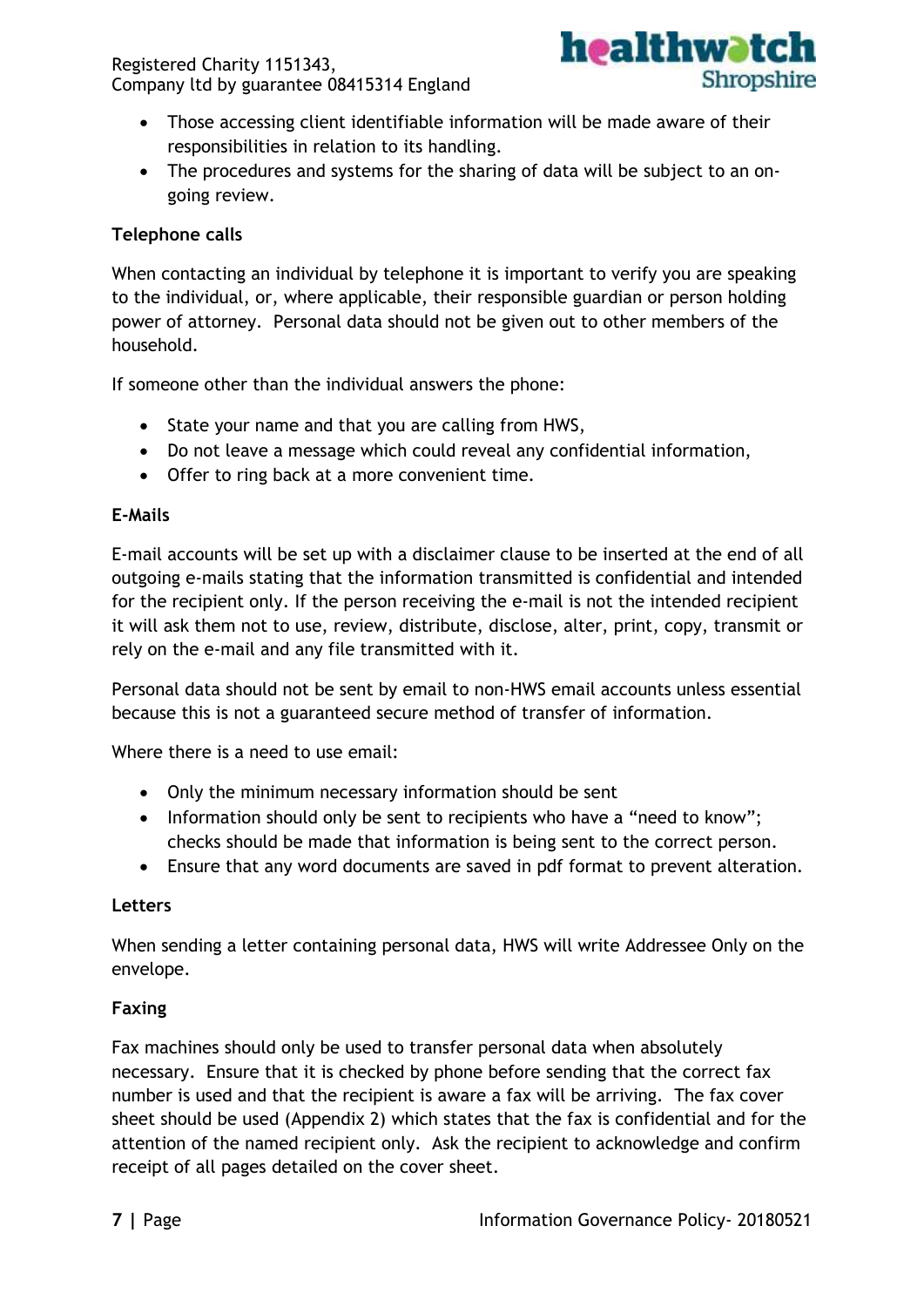

When giving out HWS's fax number, request that a sender contacts HWS prior to sending any personal data. This is in order that an HWS individual can wait by the machine for receipt because the fax machine is in an open area of the building which is accessible by non-HWS people. When receiving notification of a forthcoming fax containing personal data, check the sender has the correct fax number. Upon receipt of the fax, phone the sender to confirm safe receipt.

# 10. Disclosing Data for other reasons

In certain circumstances, the Data Protection Act (1998) and the GDPR allows personal data to be disclosed to law enforcement agencies without the consent of the data subject.

Under these circumstances, HWS will seek and act on advice from the DPO (or Chief Officer if DPO no longer a requirement).

# 11. Corporate Data

Corporate data is any data which relates to the business of Healthwatch Shropshire e.g. accounts, reports, Enter & View notes. Although this data is not about individuals it may be classed as commercially confidential. They may also be regarded as generally sensitive due to the content. Although not covered by the Data Protection Act, HWS individuals should take similar actions to protect corporate data where necessary.

# 12. Information Security

HWS has policies and procedure in place to ensure that information is managed securely and uses the following framework and supporting controls to secure day to day handling of information.

On HWS premises:

- Physical and environmental security to ensure unauthorised access, damage and interference to the business premises and information.
- Access control via computer passwords, secure door entry, visitor passes to control access to information.
- Asset classification and control to identify assets and appropriately protect them.
- Business continuity management to counteract interruptions to service activities and to protect critical service processes from the effects of major failures or disasters.

Away from HWS premises:

 HWS recognises that not all of the above precautions will be possible when working away from HWS premises. However, HWS individuals are expected to take all reasonable precautions regarding physical and electronic security of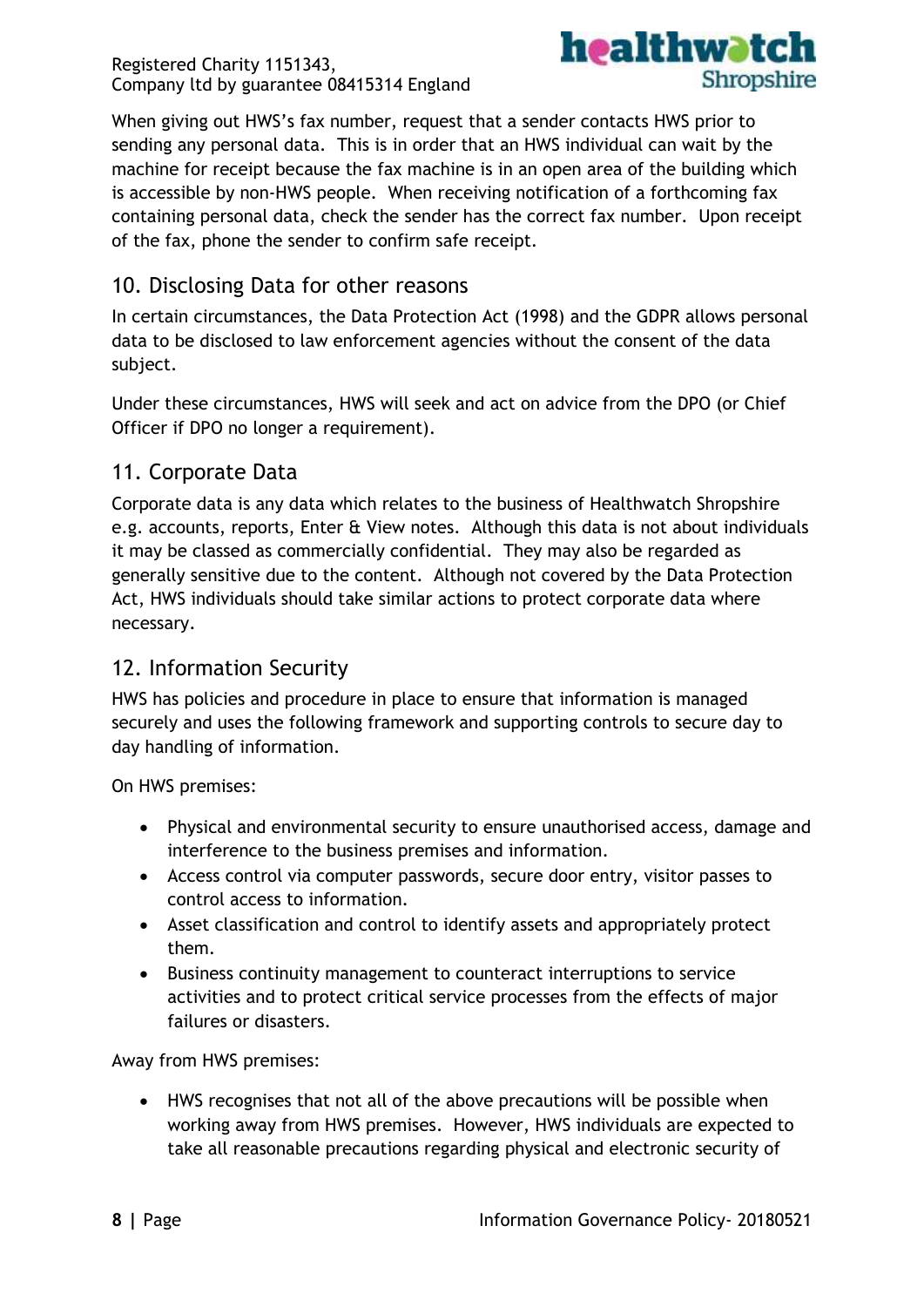

information e.g. not leaving documents unattended where others may be able to access them, password protection of electronic information.

 Personal data should not be held on non-encrypted memory sticks. Particular care should be taken when using a laptop or other electronic device away from HWS premises which contains personal data.

Details of security arrangements for individual information assets are set out in the Information Asset Register [LINK]

#### **Scanning**

When scanning a document containing personal data for internal HWS use, the RCC scanner should be used by logging in with an ID badge. Once sent, the scan must immediately be 'cut' from open folder 'scans' in CCS2003 and 'pasted' into HWS's secure storage area.

Documents containing personal data should not be scanned and emailed to non-HWS email accounts unless essential because this is not a guaranteed secure method of transfer of information.

#### **IT and printing**

PCs or laptops not in use should be switched off or locked. Information should be stored on the HWS server, not on local hard drives.

Personal data should not be transferred onto personal mobile devices or personal laptops. Particular care should be taken when using social media not to disclose any personal data.

Care should be taken when printing information. Special care is needed in relation to the shared printer to ensure all documents printed have been collected and that printing is not left unattended.

## 13. Disposal of personal information

Personal Information is held in accordance with the retention schedule outlined in the Information Asset Register.

When disposing of printed or handwritten documents containing personal data, HWS individuals will use a cross cut shredder. Electronic data will be completely erased. When disposing of electronic devices, e.g. PCs or laptops, HWS will take particular care to ensure all data is removed from drives and storage.

# 14. Making the Data Protection Policy known

All HWS individuals will be given a copy of the policy when they join Healthwatch Shropshire. As part of their induction all HWS individuals will be trained on the Data Protection Policy and its application to their work. All HWS individuals will be required to sign a declaration (Appendix 3) that they have read and will comply with this policy.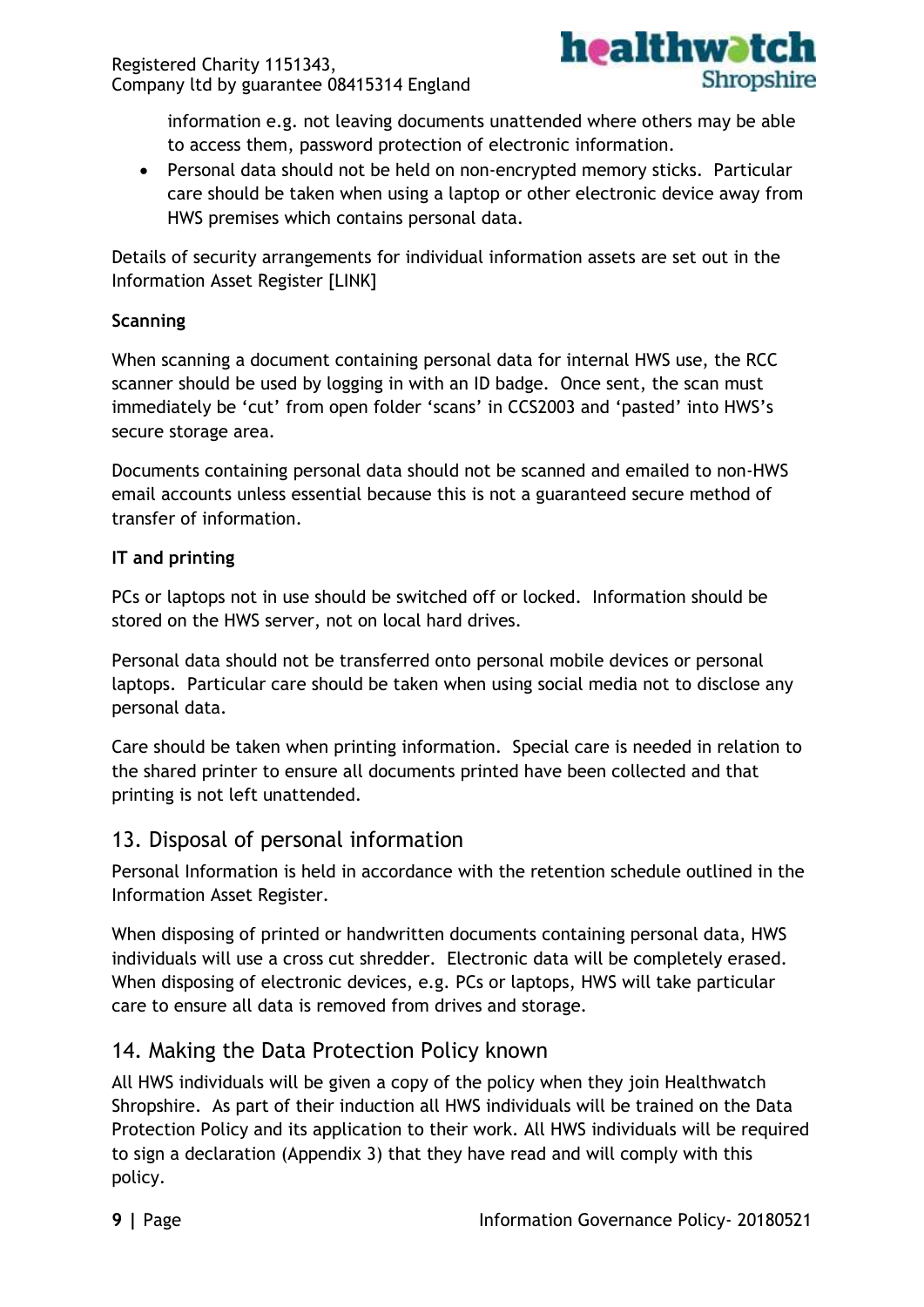

Healthwatch Shropshire will ensure that existing individuals understand its application through regular updates and training.

As part of staff training, they will also review the Information Asset Register to ensure:

- All listed items are relevant
- There are no omissions
- All information is correct
- The retention is fully adhered to
- Consent is being correctly and fully obtained

The following simplified statement will be used for consumers

*"Healthwatch Shropshire works to strict Data Protection and Confidentiality policies in accordance with the Data Protection Act 1998 and the General Data Protection Regulation 2018. All personal information shared with us stays within Healthwatch Shropshire, unless we have specific consent to share it or unless somebody would be put at serious risk by us withholding the information."*

#### **Privacy statement**

We have a privacy statement that complies with GDPR and can be found on our website, where it must be published.

## 15. Data Protection Officer

As a public authority Healthwatch Shropshire is required to have a Data Protection Officer (DPO).

The DPO will:

Provide advice to the organisation on compliance obligations and when a data protection impact assessment is required

- Monitor compliance with the GDPR and organisational policies
- Co-operate and liaise with the Information Commissioner
- Take into account information risk when performing the above
- Report directly to the highest management level of the organisation
- Be involved in all data protection issues
- Be supported by the necessary resources and able to maintain expertise
- Not be pressurised by the organisation as to how to perform his or her tasks, and is protected from disciplinary action when carrying out those tasks
- Have no conflict of interest where they perform other roles

Contact details of the DPO will be published on the HWS website.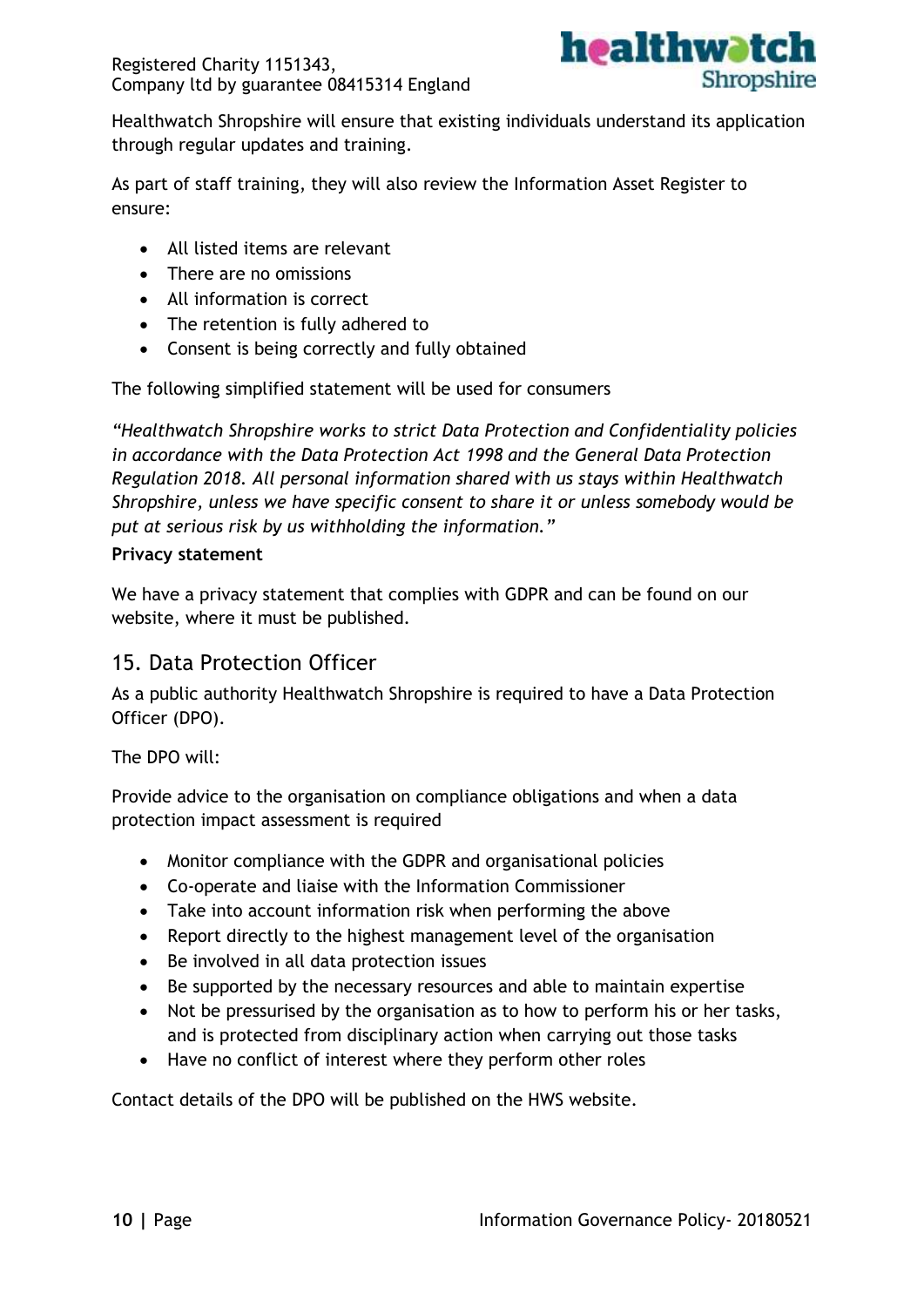

As of 25 May 2018, the DPO is Mark Guest, who is an employee of Healthwatch Sandwell. This role is provided to Healthwatch Shropshire under reciprocal arrangements.

### 16. Notification of Breaches

If HWS individuals suspect there has been, or there is the potential for, a data breach they are required to inform the Information Officer, Chief Officer and Chair of the Board immediately. They will assess the issue and in accordance with the regulations set out in the GDPR they will notify the ICO of a data breach where it is likely to result in a risk to the rights and freedoms of individuals if, for example, it could result in discrimination, damage to reputation, financial loss, loss of confidentiality or any other significant economic or social disadvantage. Where a breach is likely to result in a high risk to the rights and freedoms of individuals, HWS will also notify those concerned directly.

## 17. Application and review

This policy applies to all paid staff, volunteers, Board Members, temporary staff and people on placements at Healthwatch Shropshire. The policy will be reviewed annually.

This policy should be read in conjunction with the following related policies:

- ICT & Social Media Policy
- Child Protection and Adult Safeguarding policy
- Confidentiality Policy
- Records Retention Policy
- Privacy Statement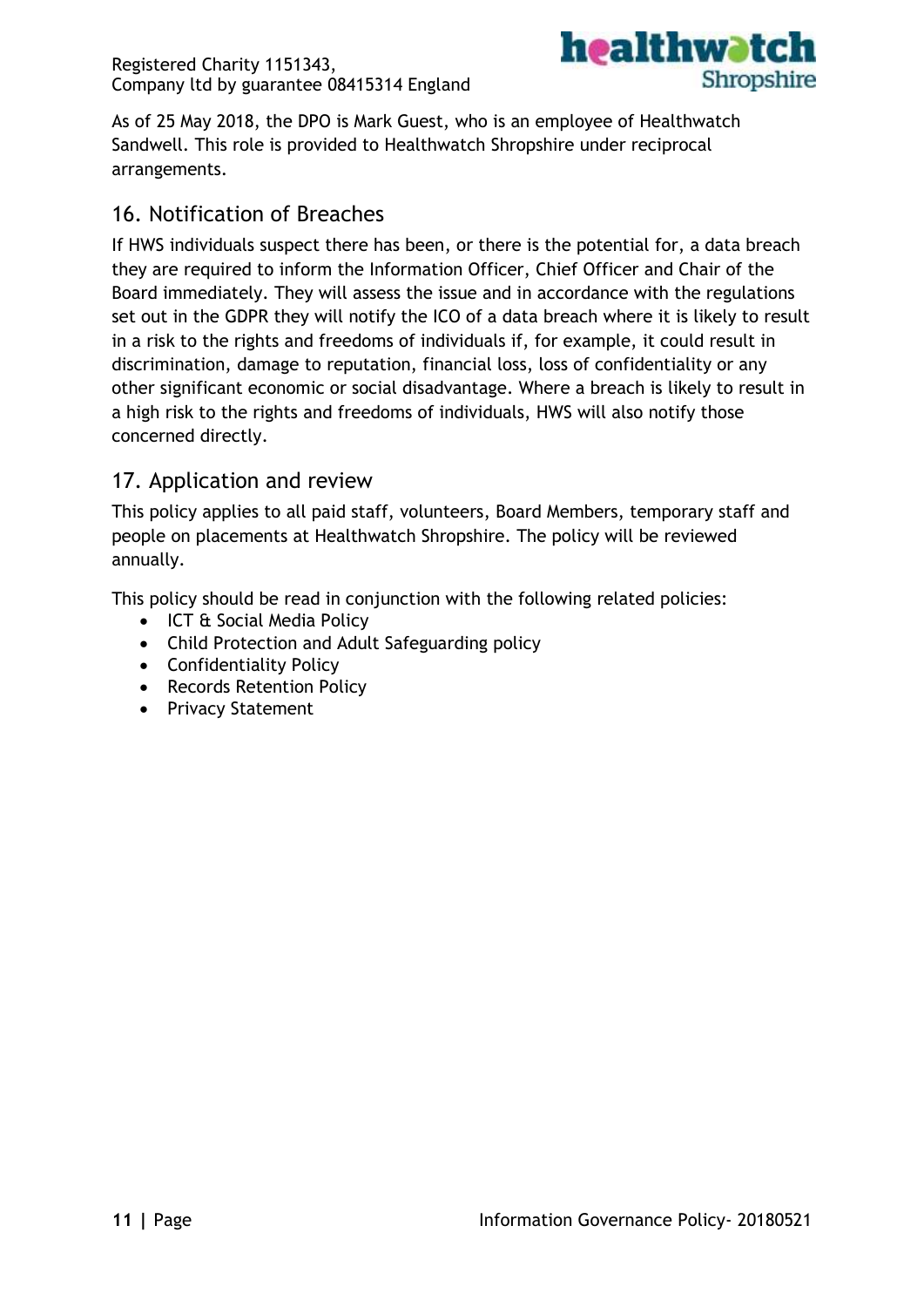

Appendix 1

## Personal Information Access Request Form

Healthwatch Shropshire

Application for Access to Personal Information under the General Data Protection Regulation 2018

- All applicants must complete Sections 1, 2 and 5
- If you are applying on behalf of someone else, then they must complete Section 4 and you will also need to complete Section 3.

#### **Section 1.**

Name of Applicant ……………………………………………………………… Address of Applicant………………………………………………………………… ………………………………………………………………………………………………… ……………………………………………………………………………………………… Previous address if moved in the last three years ………………………………………………………………………………………… ………………………………………………………………………………………… Date of birth……………… Telephone Number(s)……………………………… **Section 2.** To help us locate any personal information which we may hold can you please supply: A description of the service you received from HWS  $\mathcal{L}$  . The contract of the contract of the contract of the contract of the contract of the contract of the contract of the contract of the contract of the contract of the contract of the contract of the contract of th ………………………………………………………………………………………… ………………………………………………………………………………………… ………………………………………………………………………………………… ………………………………………………………………………………………… ………………………………………………………………………………………… When you used our service? ………………………………………………………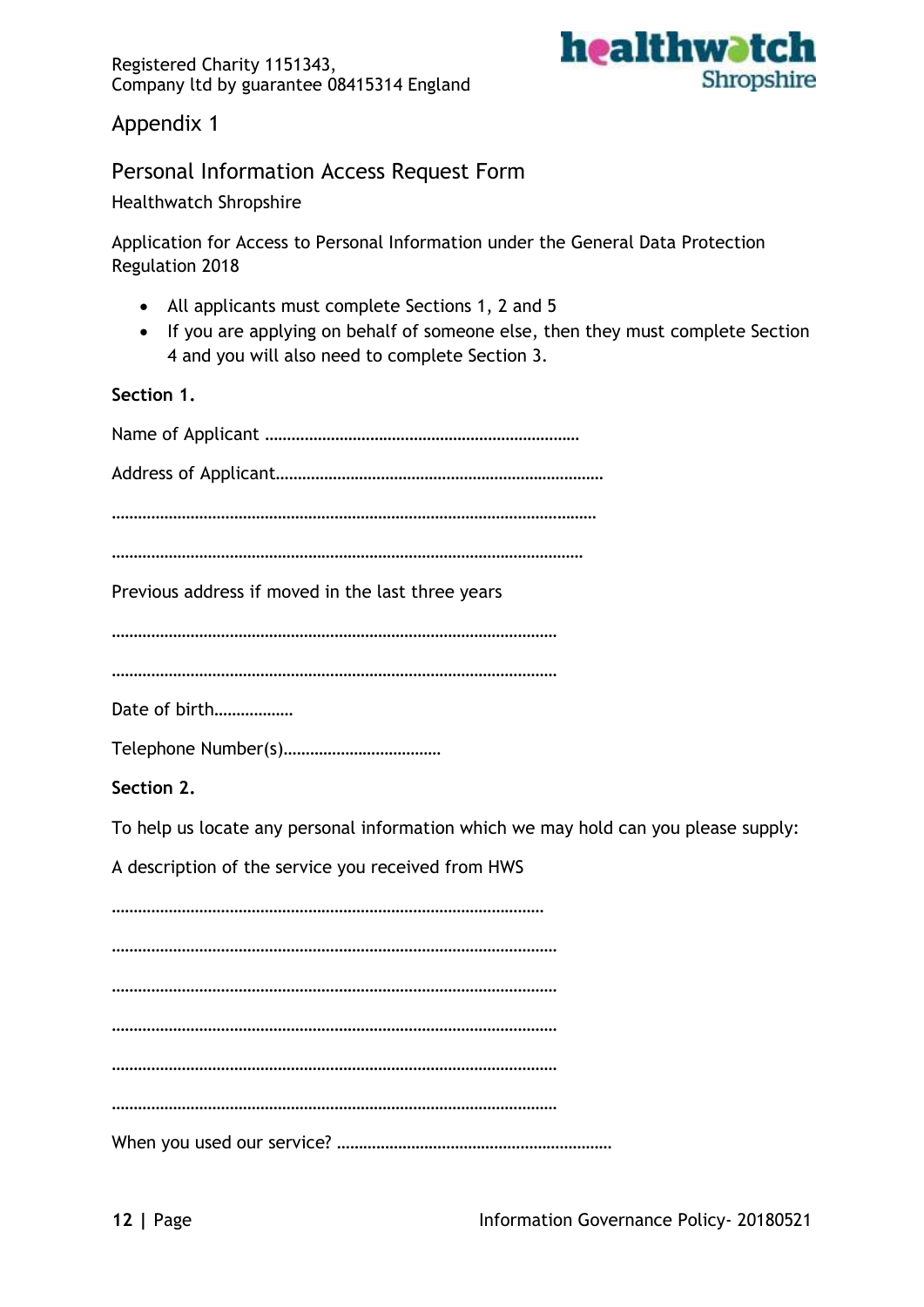

Any other information which you think might help us locate your personal Information:

…………………………………………………………………………………………

 $\mathcal{L}$  . The contract of the contract of the contract of the contract of the contract of the contract of the contract of the contract of the contract of the contract of the contract of the contract of the contract of th

…………………………………………………………………………………………

…………………………………………………………………………………………

#### **Section 3.**

Please complete this section if you are authorised to act on behalf of the applicant:

I have been authorised to act on behalf of (name of person which received the service)………………………………………………………………………………

I declare that I will not disclose any information that I am supplied with other than to the person on whose behalf I am acting, unless they give me their permission.

Name: ……………………………………………………………………………

Signed ………………………………………………Date………………………

#### **Section 4.**

If an agent is acting on your behalf, then please complete the following:

I,……………………………………………………… (Name of user of services)

Authorise ……………………………………… (Name of person or agent acting on your behalf)

to seek access to personal information held by Healthwatch Shropshire.

I declare that this authorisation was freely given.

Signed………………………………………………………Date……………

(User of Service)

#### **Section 5.**

All applicants must sign and date the following:

I wish to request access to personal information held by Healthwatch Shropshire on (name) ……………………………………………….

In accordance with the General Date Protection regulation 2018 I understand that to ensure confidentiality it may be necessary for Healthwatch Shropshire to obtain further information to confirm my identity and to locate the information sought.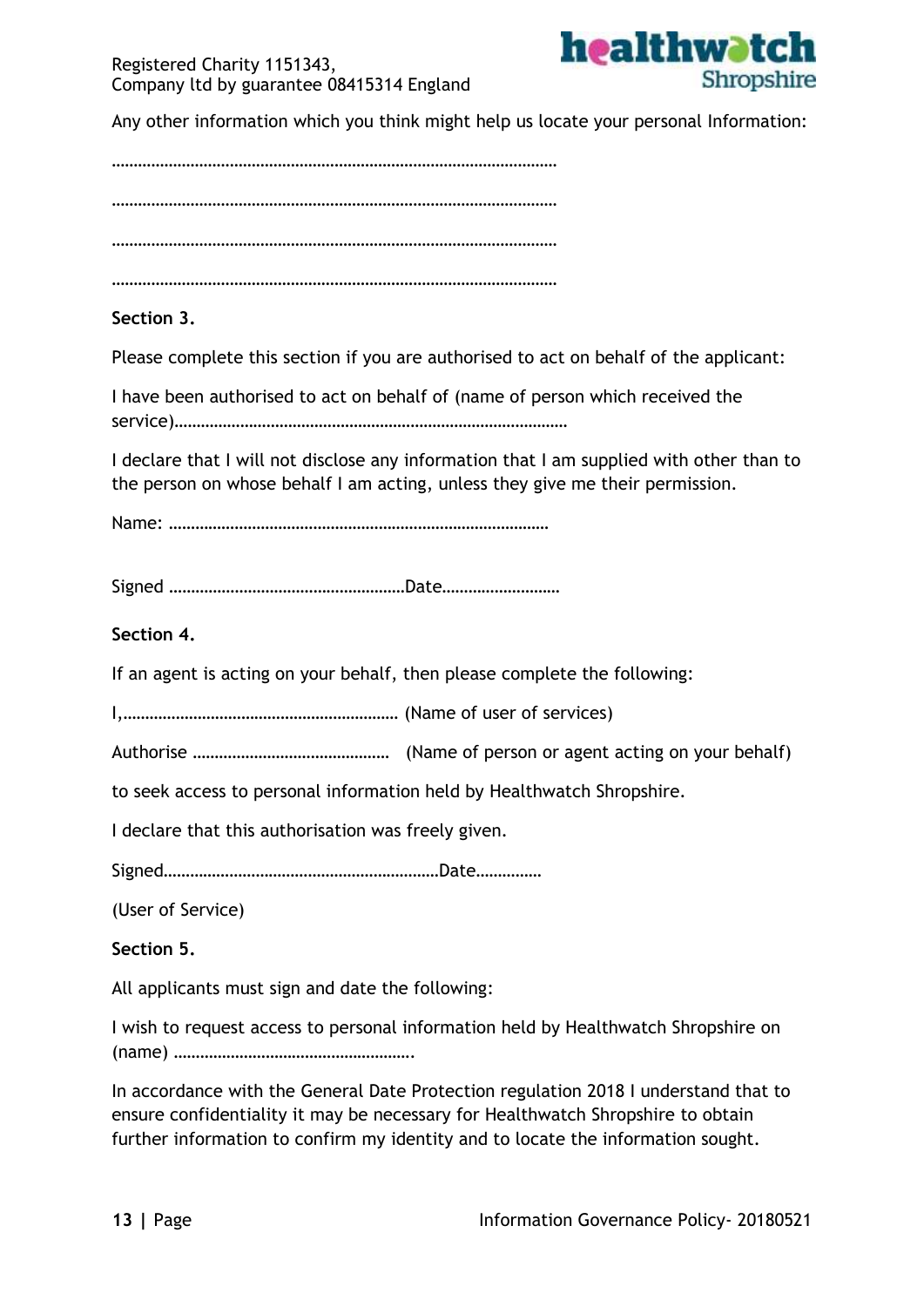

I would like the reply to this request to be (Tick as appropriate)

Sent to my home address (as above)  $\Box$ 

Collected from your offices (you must bring evidence to confirm your identity)  $\Box$ 

Signed…………………………………

Date……………………………………

Please return this form to:

Private & Confidential Information Officer Healthwatch Shropshire

4 The Creative Quarter

Shrewsbury Business Park

Shrewsbury

SY2 6LG

When disclosing the information we will require proof of identify by production of a passport or photo card driving license.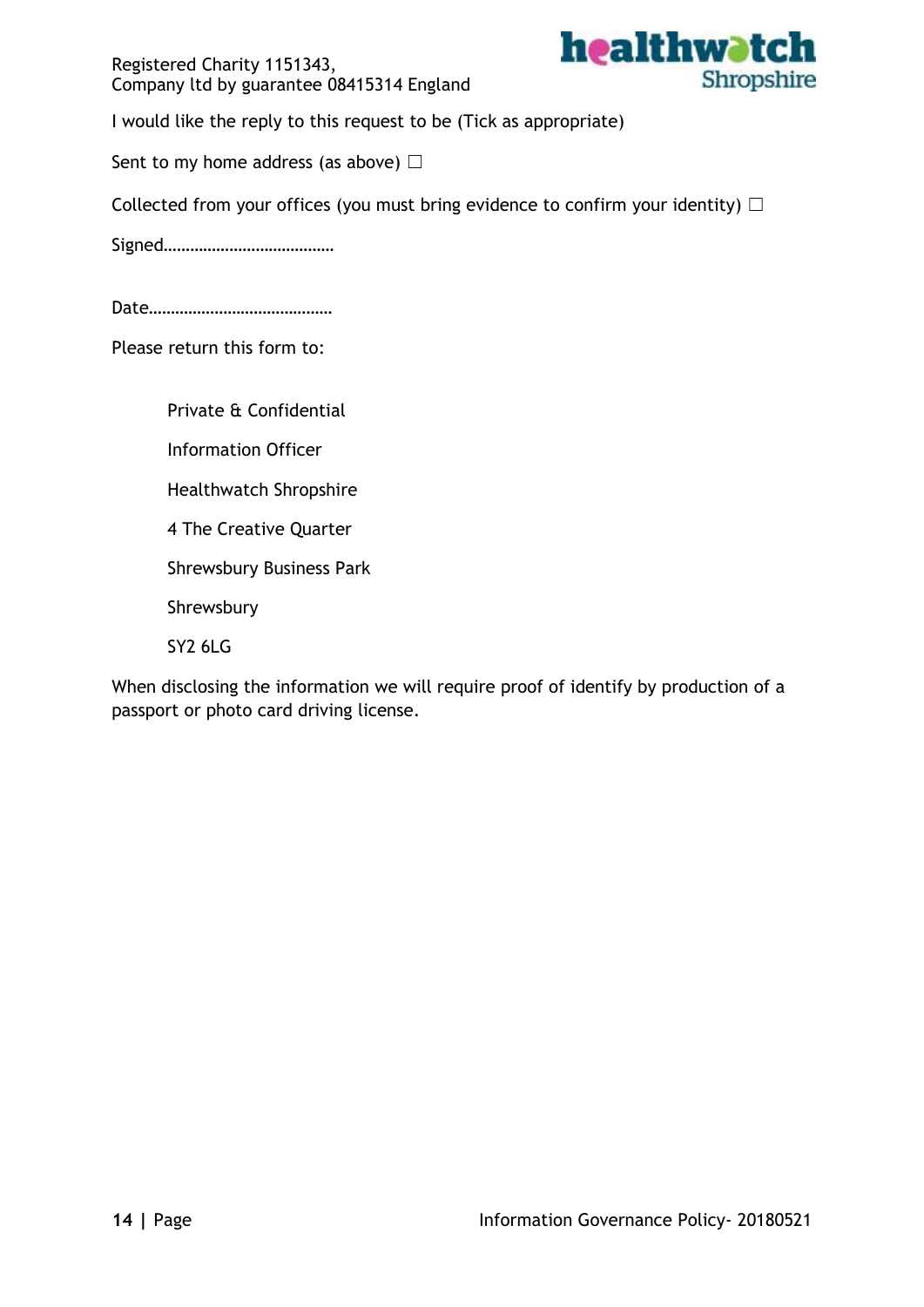

Appendix 2

## FAX COVER SHEET

From (Name):

Telephone Number:

Date:

Time:

Fax Number:

To:

Organisation:

Telephone:

Fax Number:

Total Number of Pages (Including this sheet):

#### IMPORTANT MESSAGE:

This fax is confidential and may also be privileged. If you are not the intended recipient, please notify us immediately. You should not disclose the contents to any other person, nor should you copy it without appropriate authority.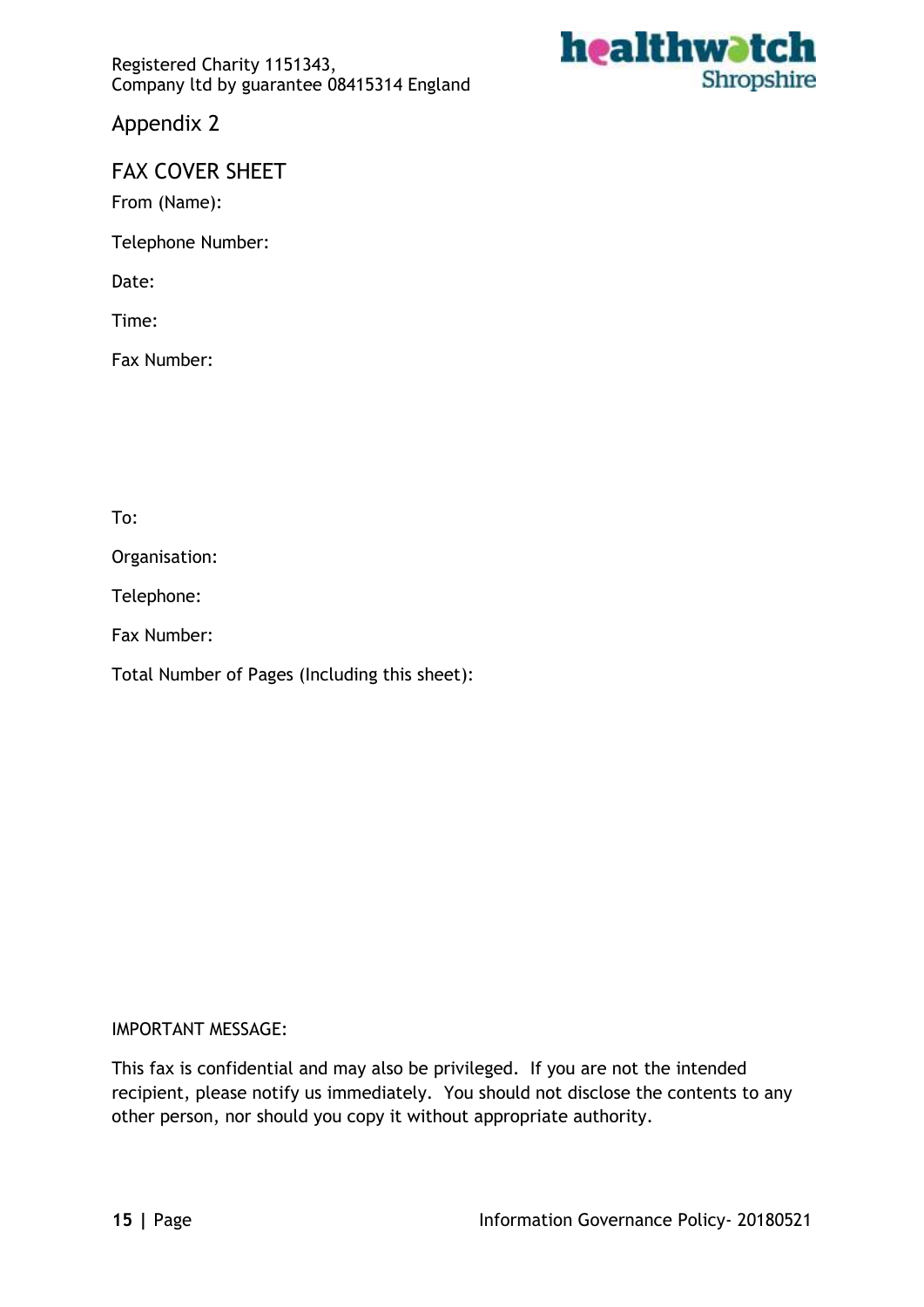

Appendix 3

# DATA PROTECTION DECLARATION

Name:

Position:

I have read the Data Protection Policy of Healthwatch Shropshire, which has been discussed with me by the staff member(s) responsible for overseeing my role. I understand that I must comply with the directions of the policy both during my time as a HWS individual and after I cease to be a HWS individual, unless failure to do so would be likely to result in serious risks to other people or organisations.

Signed:

Date: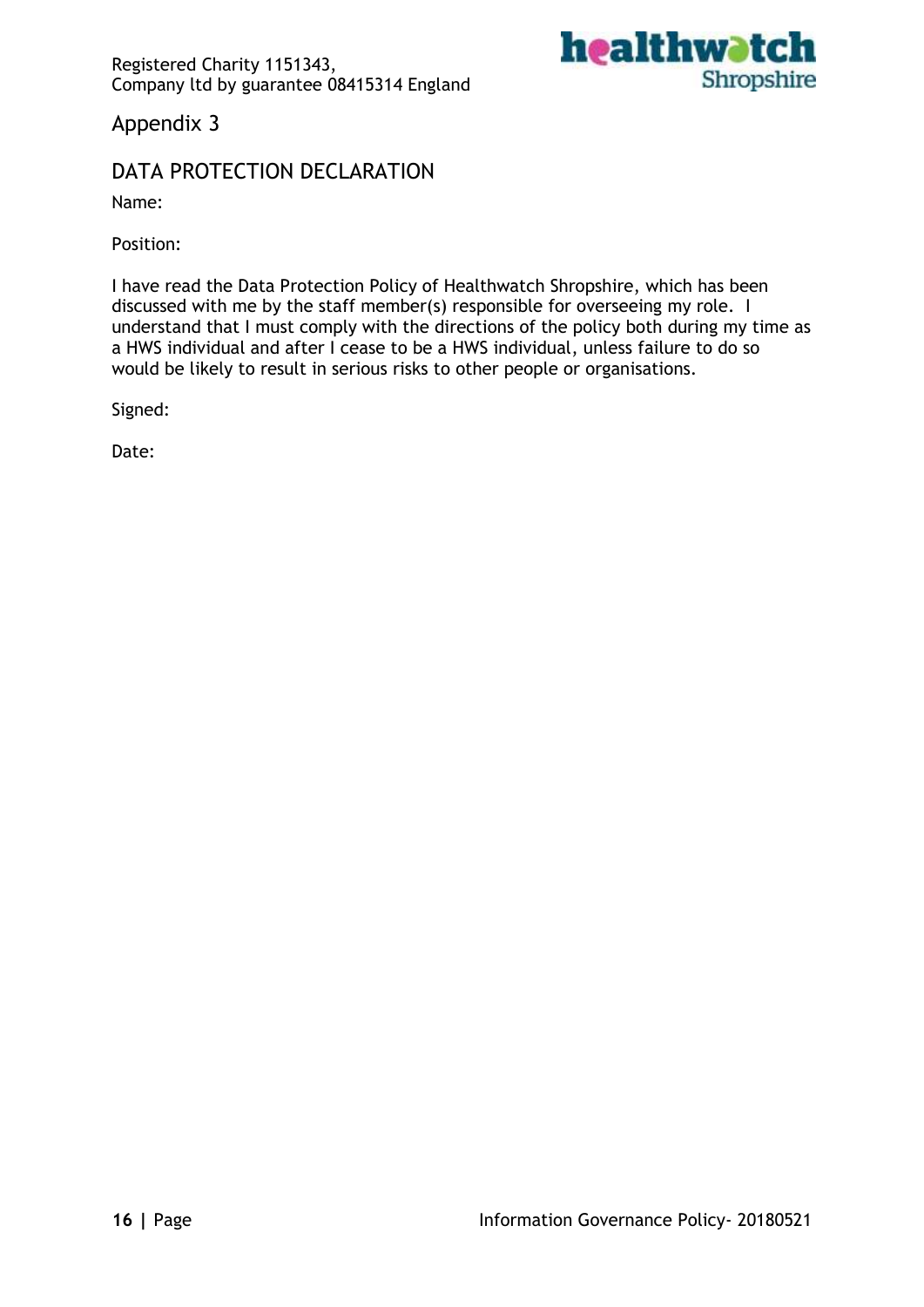

## Appendix 4

# **Consent form for the use of your image**

#### **About us**

There is a local Healthwatch in every area of England. We are the independent champion for people using local health and social care services. We listen to what people like about services and what could be improved. We share their views with those with the power to make change happen.

We also share them with Healthwatch England, the national body, to help improve the quality of services across the country. People can also speak to us to find information about health and social care services available locally. Our sole purpose is to help make care better for people.

Through our work we will collect and share peoples' experiences as a way of driving change and improvement. These experiences could be shared in different ways including photographs, film footage, presentations and case studies.

#### **Giving consent to use your image**

This form asks you to consent to the use of your image by Healthwatch Shropshire.

Your image shall be deemed to represent a fictional person unless agreed otherwise.

Your image may be used in our printed publications for promotional purposes, in press releases, on videos, on social media channels, in presentation materials and our website. It may also appear in our advertising and in the local/ national media.

We will not include your personal details (such as postal addresses, or telephone numbers) on our website, printed materials or other promotional materials. Please note that that our website and social media channels can be accessed from outside the United Kingdom.

**We will only use images that identify you with your further, explicit consent to do so, and we will not use the images for any purpose other than those mentioned above or as otherwise agreed.** 

**\*This form can only be signed by persons aged 18 years and over. If you are under 18 years of age, this form should be completed on your behalf by a parent or guardian.** 

You may withdraw your consent at any time by contacting us at the address below.

If you withdraw your consent, Healthwatch Shropshire will not use your image in any new publications or materials and will delete your image from our records.

However, your image may be retained on existing publications and materials where a) there is a legitimate interest for Healthwatch Shropshire to maintain the public availability of those publications and materials, b) this legitimate interest is not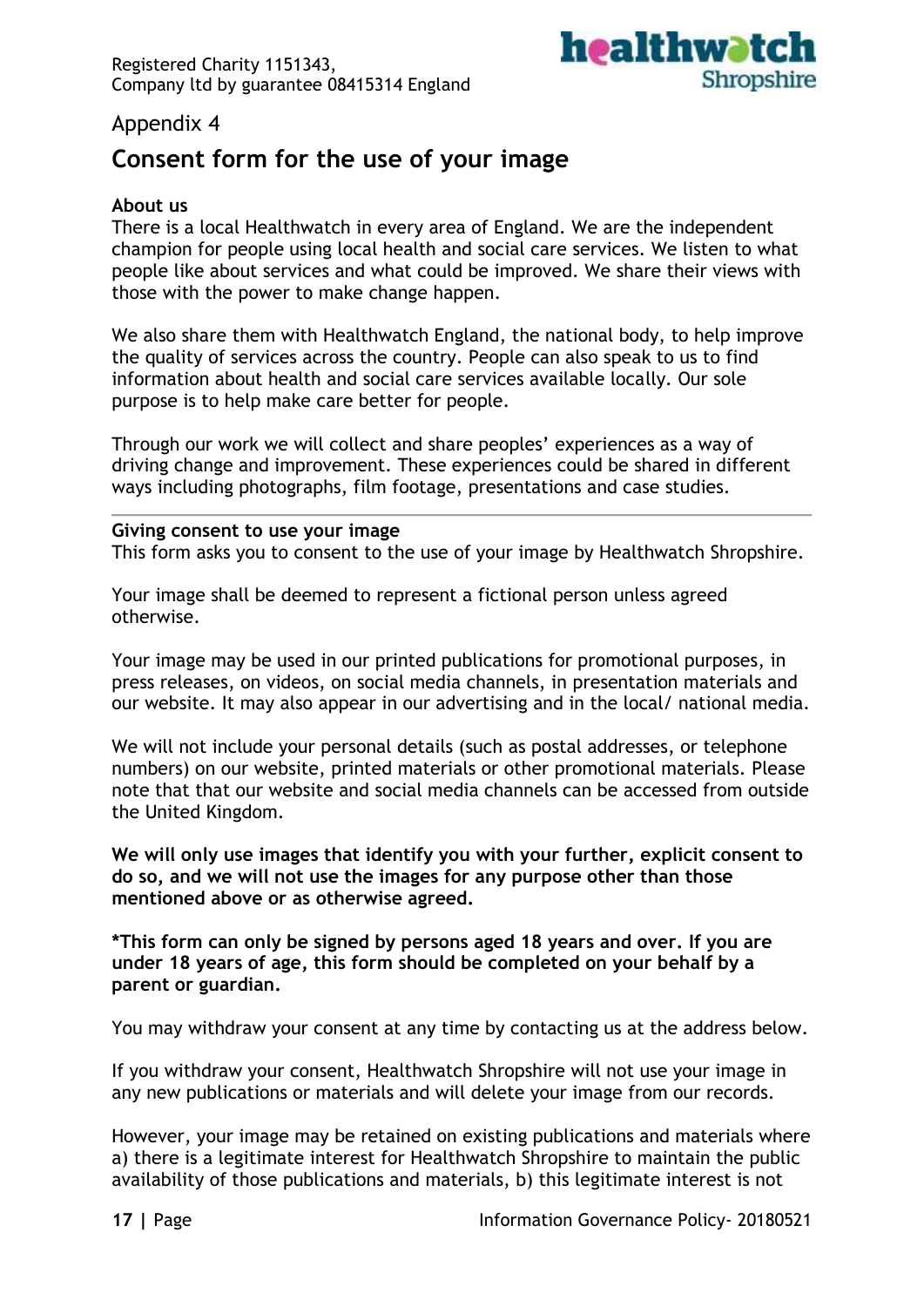

overridden by any prejudice (damage or harm) to your own interests or fundamental rights or freedoms, and c) where it is not reasonable and proportionate in the circumstances for the publications or materials to be withdrawn.

You may request the withdrawal of any publication or material containing your image, for reasons of prejudice to your own interests, fundamental rights or freedoms, by contacting us at the address below. Any such request will be considered by Healthwatch Shropshire and you will be informed of the outcome.

Healthwatch Shropshire will retain and use images for five years, after which they will be deleted and no longer used. However, if used, your image may remain in publication for longer than five years. You can request a copy of your personal data held by Healthwatch Shropshire by contacting us at the address below.

#### **Please answer the questions below, then sign and date the form as indicated:**

I give consent to be photographed to provide my image to Healthwatch Shropshire. The purpose for which the photograph/s may be used has been explained to me. I understand that the photographs remain the property of Healthwatch Shropshire.

I grant Healthwatch Shropshire the absolute right to use my image and any other reproductions or adaptation as indicated below:

|  | I consent for my image to be used to represent a fictional person |  |
|--|-------------------------------------------------------------------|--|
|--|-------------------------------------------------------------------|--|

I consent for my image to be used for the following purpose(s): In Healthwatch Shropshire and Healthwatch England publications, on our website, in advertising and with the media

I consent for my image to be used by Healthwatch Shropshire

I consent for my image to be kept by Healthwatch Shropshire for five years

 $\Box$  I am over 18 years of age\*

| <b>Name</b>    |  |
|----------------|--|
| <b>Place</b>   |  |
| Contact number |  |

**Signature:**

**Date:**